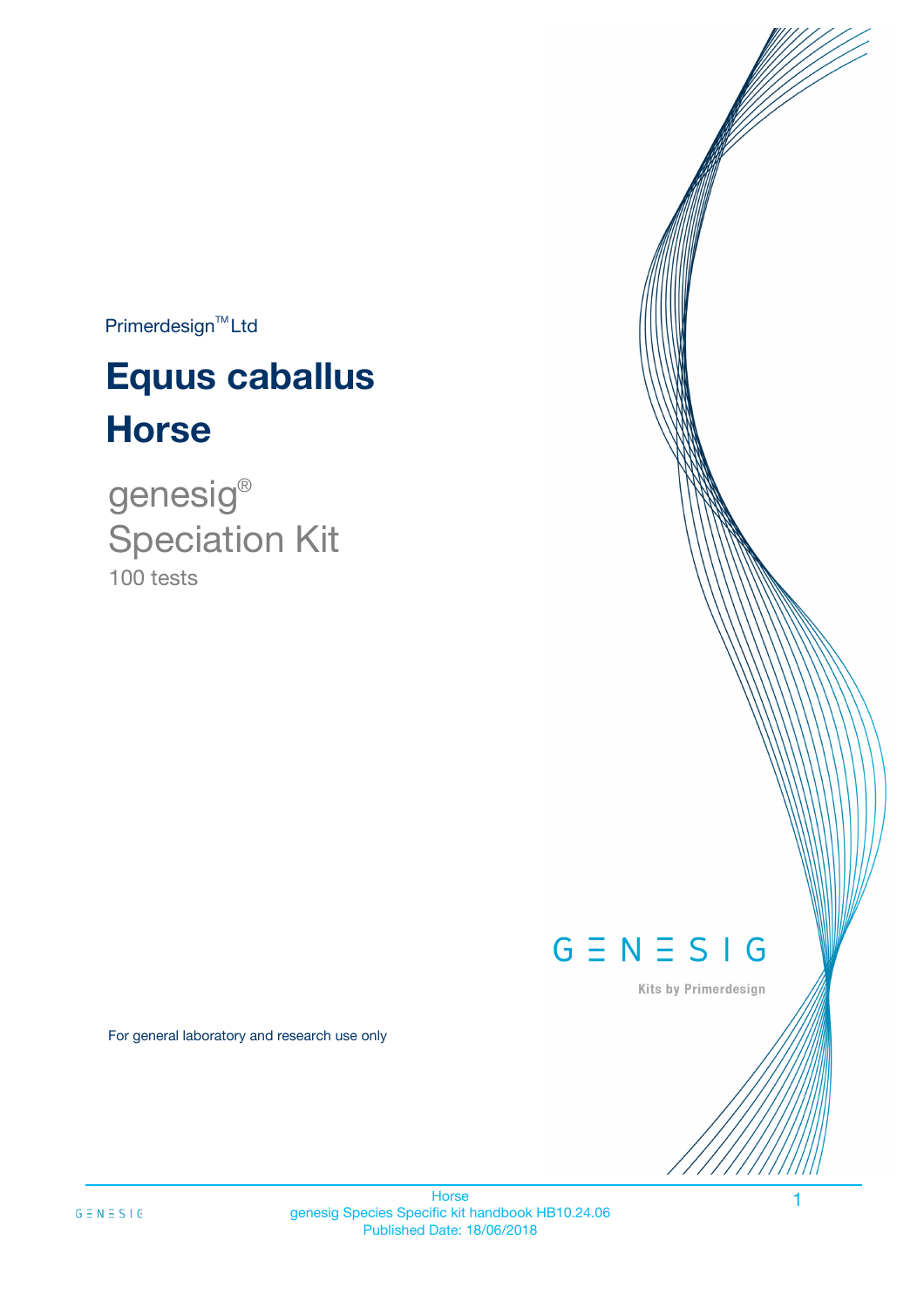# Principles of the test

### **Real-time PCR**

This kit provides a method for detecting Equus caballus mitochondrial DNA in food samples. The kit is based on the PCR amplification of a unique species-specific tag present in the mitochondrial genome. The mitochondrial genome is an ideal target since it has been sequenced for many different species. This allows comprehensive bioinformatics analysis followed by careful design to ensure specific detection of the desired species whilst excluding detection of other related species. Furthermore, since there are multiple copies of each mitochondrial genome within each cell, the detection sensitivity for this kit is up to 100 times greater than that of a test which targets a single copy locus within the nuclear DNA genome.

PCR amplification is detected by means of a hydrolysis probe ("Taqman-style") which is degraded during PCR, releasing fluorescence. The fluorescence trace can be used to both detect and quantify the number of copies of Equus caballus mitochondrial DNA present in the sample.

### **Positive control**

The kit provides a positive control template which should be used on every run to prove that your reaction conditions are working correctly. Please note the positive control template poses a significant risk of contamination and should be handled carefully in a separate post PCR environment.

### **Negative control**

To validate any positive findings a negative control reaction should be included every time the kit is used. For this reaction the RNase/DNase free water should be used instead of template. A negative result indicates that the reagents have not become contaminated while setting up the run.

#### **Internal extraction control**

When performing DNA extraction, it is often advantageous to have an exogenous source of DNA template that is spiked into the lysis buffer. This control DNA is then co-purified with the sample DNA and can be detected as a positive control for the extraction process. Successful copurification and qPCR for the control DNA also indicates that PCR inhibitors are not present at a high concentration.

A separate primer and probe mix are supplied with this kit to detect the exogenous DNA using qPCR. The primers are present at PCR limiting concentrations which allows multiplexing with the target sequence primers. Amplification of the control DNA does not interfere with detection of the Horse target DNA even when present at low copy number. The Internal control is detected through the VIC channel.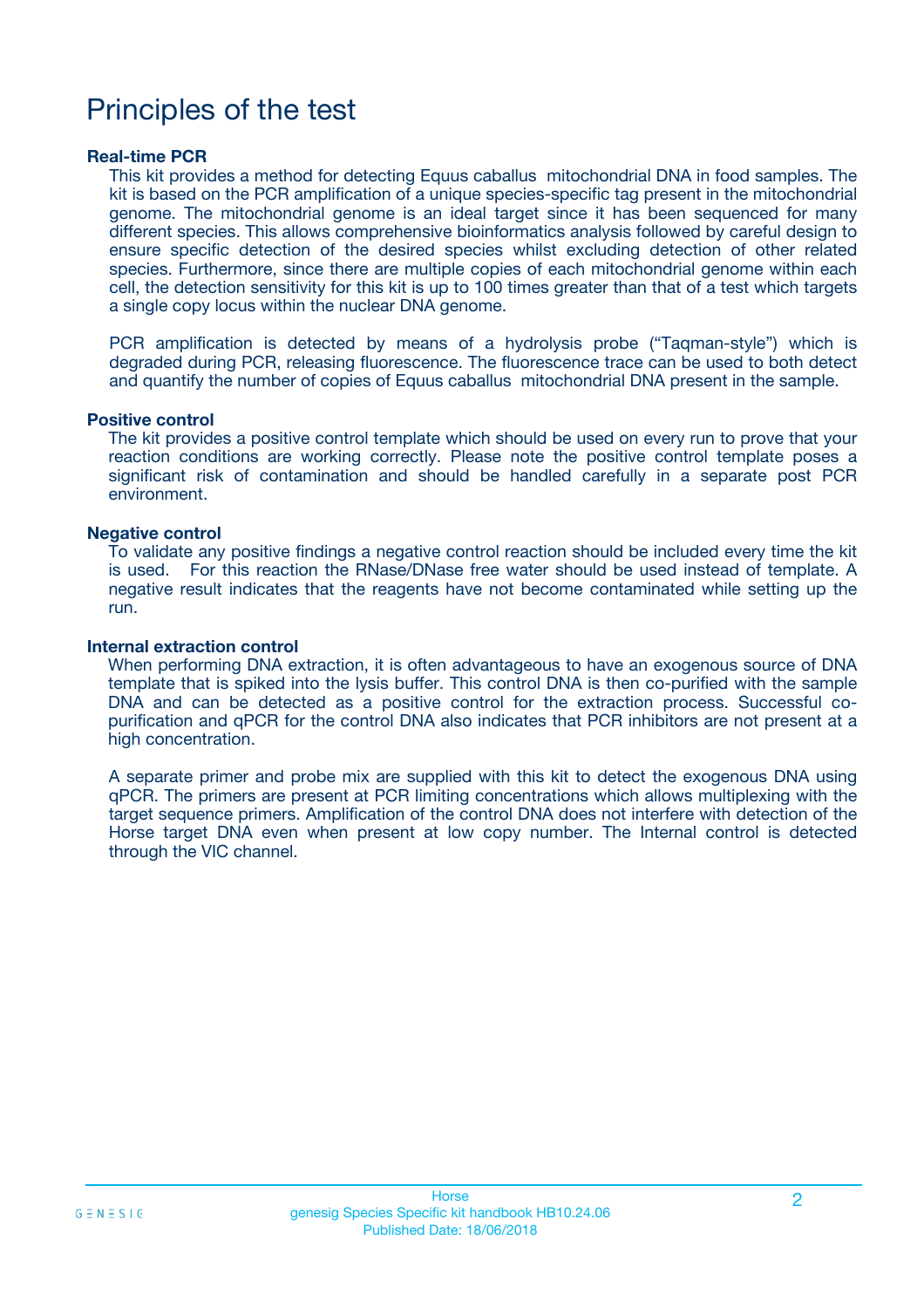### **Sensitivity**

Under optimal PCR conditions the kit provides exceptional sensitivity. Priming efficiency is guaranteed >95% and the kit can detect less than 100 copies of the target mtDNA. Assuming 50 copies of mtDNA per cell this equates to a detection sensitivity limit of 1-2 muscle cells within a sample.

### **Specificity**

The kit is designed to specifically detect Horse species that are relevant to the food industry and to give negative detection on other possible animal species.

If you have a query about the detection status of a specific species or sub-species please enquire: enquiry@primerdesign.co.uk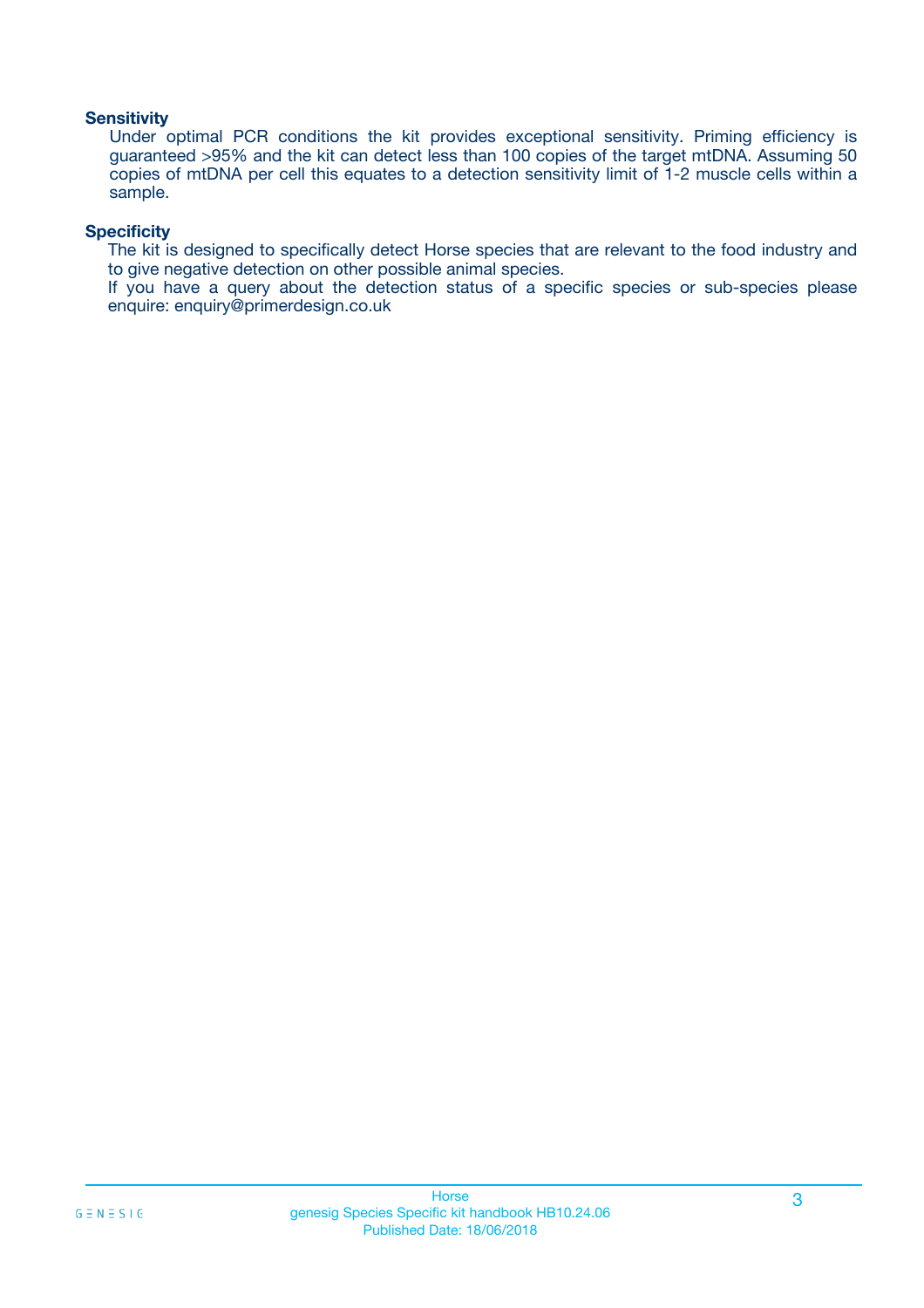# Kit contents

- **Equus caballus specific primer/probe mix (BROWN)** FAM labelled
- **Equus caballus positive control template (RED)**
- **Internal extraction control primer/probe mix (BROWN)** VIC labelled as standard
- **Internal extraction control DNA (BLUE)**
- **RNase/DNase free water (WHITE)** for resuspension of primer/probe mixes
- **Template preparation buffer (YELLOW)** for resuspension of internal control template and positive control template

# Reagents and equipment to be supplied by the user

### **Real-time PCR Instrument**

### **DNA extraction kit**

This kit is recommended for use with genesig Easy DNA/RNA extraction kit. However, it is designed to work well with all processes that yield high quality DNA with minimal PCR inhibitors.

### **oasig**TM **lyophilised or Precision**®**PLUS 2X qPCR Master Mix**

This kit is intended for use with oasig or PrecisionPLUS2X qPCR Master Mix.

### **Pipettors and Tips**

**Vortex and centrifuge**

### **Thin walled 1.5 ml PCR reaction tubes**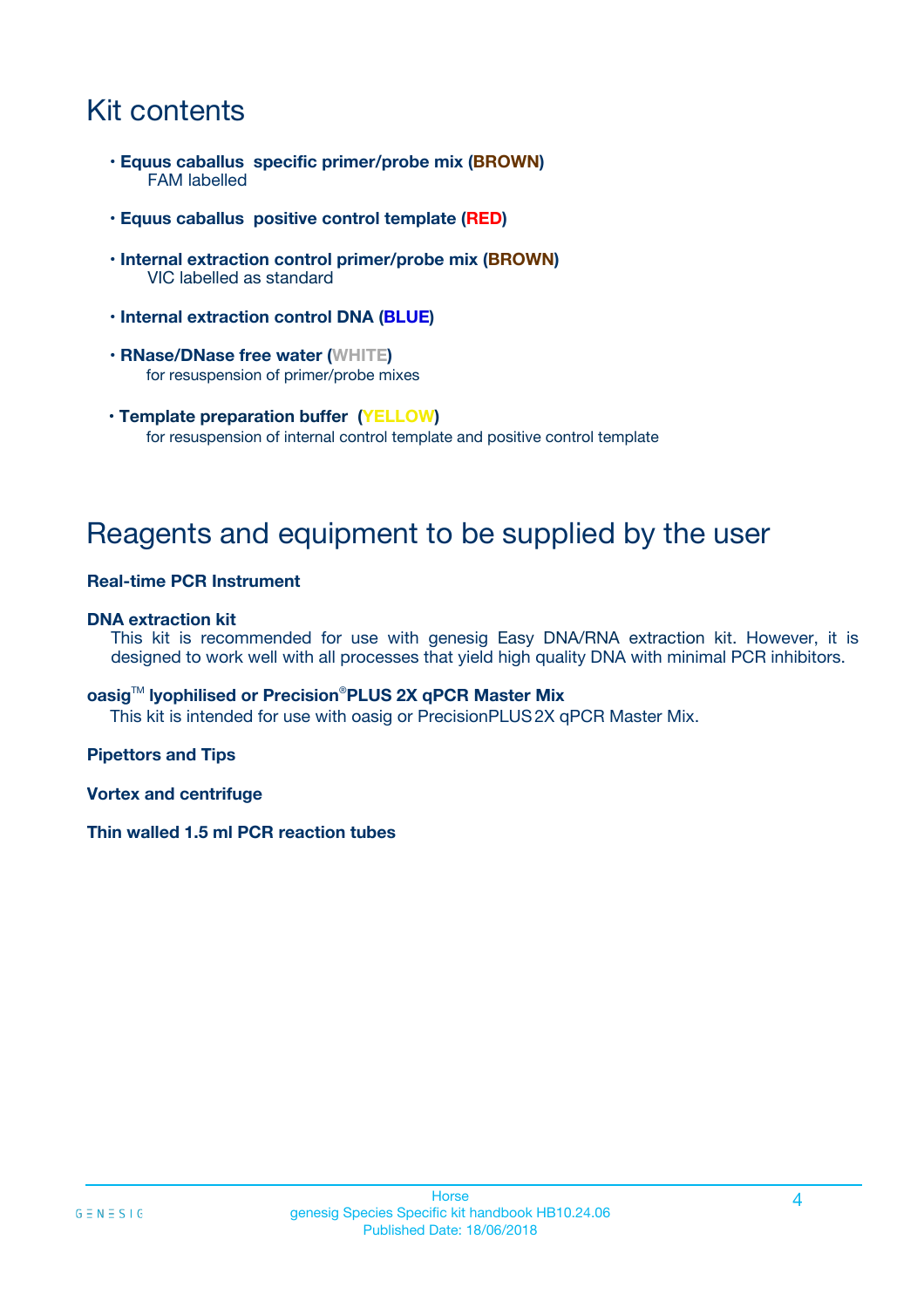### Kit storage and stability

This kit is stable at room temperature but should be stored at -20ºC on arrival. Once the lyophilised components have been resuspended they should not be exposed to temperatures above -20°C for longer than 30 minutes at a time and unnecessary repeated freeze/thawing should be avoided. The kit is stable for six months from the date of resuspension under these circumstances.

Primerdesign does not recommend using the kit after the expiry date stated on the pack.

### Suitable sample material

All kinds of sample material suited for PCR amplification can be used. Please ensure the samples are suitable in terms of purity, concentration, and DNA integrity (An internal PCR control is supplied to test for non specific PCR inhibitors). Always run at least one negative control with the samples. To prepare a negative control, replace the template DNA sample with RNase/DNase free water.

### Dynamic range of test

Under optimal PCR conditions genesig Equus caballus detection kits have very high priming efficiencies of >95% and can detect less than 100 copies of target template.

## Notices and disclaimers

This product is developed, designed and sold for research purposes only. It is not intended for human diagnostic or drug purposes or to be administered to humans unless clearly expressed for that purpose by the Food and Drug Administration in the USA or the appropriate regulatory authorities in the country of use. During the warranty period Primerdesign genesig detection kits allow precise and reproducible data recovery combined with excellent sensitivity. For data obtained by violation to the general GLP guidelines and the manufacturer's recommendations the right to claim under guarantee is expired. PCR is a proprietary technology covered by several US and foreign patents. These patents are owned by Roche Molecular Systems Inc. and have been sub-licensed by PE Corporation in certain fields. Depending on your specific application you may need a license from Roche or PE to practice PCR. Additional information on purchasing licenses to practice the PCR process may be obtained by contacting the Director of Licensing at Roche Molecular Systems, 1145 Atlantic Avenue, Alameda, CA 94501 or Applied Biosystems business group of the Applera Corporation, 850 Lincoln Centre Drive, Foster City, CA 94404. In addition, the 5' nuclease assay and other homogeneous amplification methods used in connection with the PCR process may be covered by U.S. Patents 5,210,015 and 5,487,972, owned by Roche Molecular Systems, Inc, and by U.S. Patent 5,538,848, owned by The Perkin-Elmer Corporation.

# **Trademarks**

Primerdesign™ is a trademark of Primerdesign Ltd.

genesig $^\circledR$  is a registered trademark of Primerdesign Ltd.

The PCR process is covered by US Patents 4,683,195, and 4,683,202 and foreign equivalents owned by Hoffmann-La Roche AG. BI, ABI PRISM® GeneAmp® and MicroAmp® are registered trademarks of the Applera Genomics (Applied Biosystems Corporation). BIOMEK® is a registered trademark of Beckman Instruments, Inc.; iCycler™ is a registered trademark of Bio-Rad Laboratories, Rotor-Gene is a trademark of Corbett Research. LightCycler™ is a registered trademark of the Idaho Technology Inc. GeneAmp®, TaqMan® and AmpliTaqGold® are registered trademarks of Roche Molecular Systems, Inc., The purchase of the Primerdesign reagents cannot be construed as an authorization or implicit license to practice PCR under any patents held by Hoffmann-LaRoche Inc.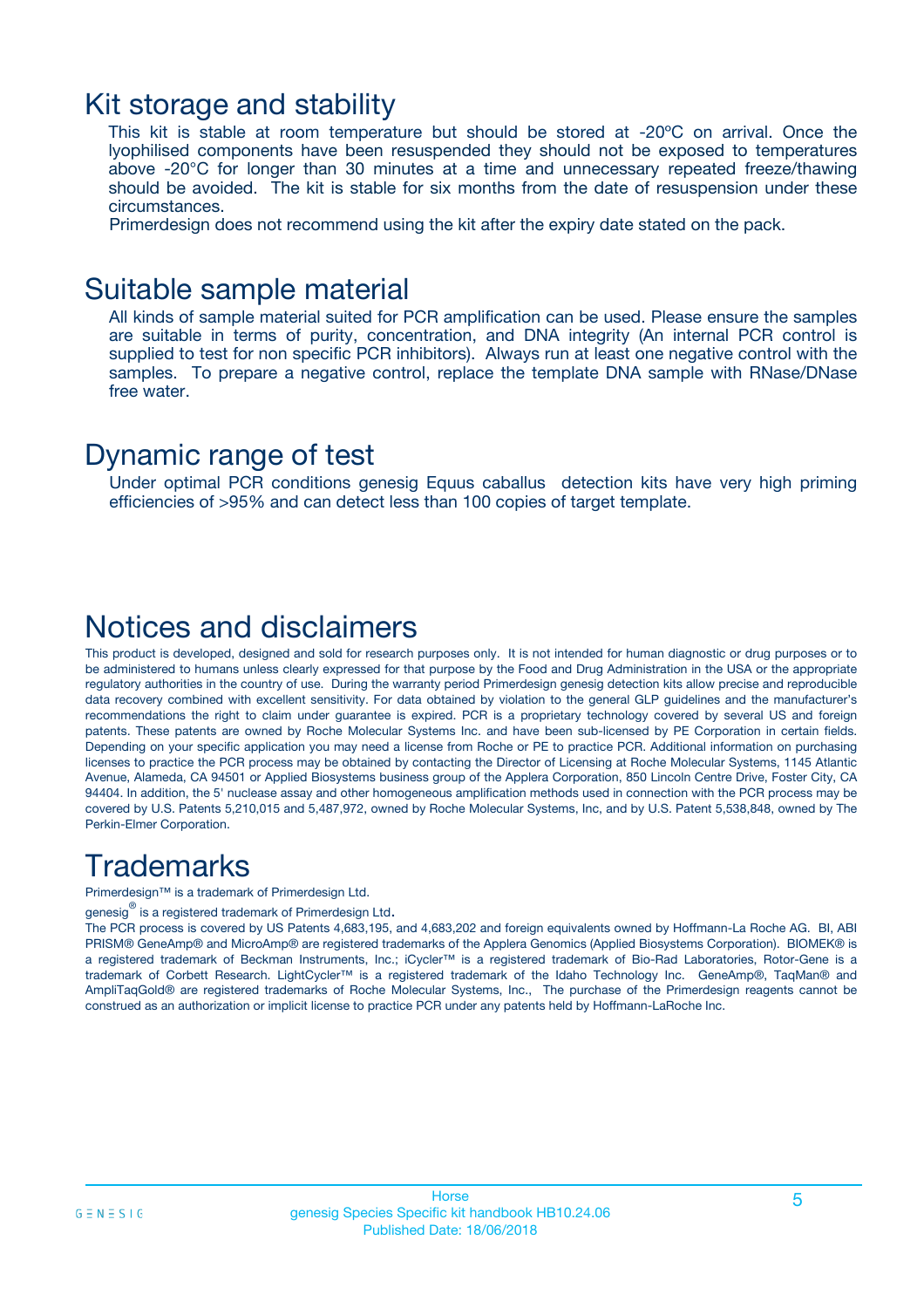# Resuspension protocol

To minimize the risk of contamination with foreign DNA, we recommend that all pipetting be performed in a PCR clean environment. Ideally this would be a designated PCR lab or PCR cabinet. Filter tips are recommended for all pipetting steps.

### **1. Pulse-spin each tube in a centrifuge before opening.**

This will ensure lyophilised primer and probe mix is in the base of the tube and is not spilt upon opening the tube.

**2. Resuspend the primer/probe mixes in the RNase/DNase free water supplied according to the table below:**

To ensure complete resuspension, vortex each tube thoroughly.

| Component - resuspend in water                       |         |  |
|------------------------------------------------------|---------|--|
| <b>Pre-PCR pack</b>                                  |         |  |
| Equus caballus primer/probe mix (BROWN)              | $110$ µ |  |
| Internal extraction control primer/probe mix (BROWN) | 165 ul  |  |

### **3. Resuspend the internal control template and positive control template in the template preparation buffer supplied, according to the table below:**

To ensure complete resuspension, vortex the tube thoroughly.

| Component - resuspend in template preparation buffer |             |  |
|------------------------------------------------------|-------------|--|
| <b>Pre-PCR heat-sealed foil</b>                      |             |  |
| Internal extraction control DNA (BLUE)               | $500$ $\mu$ |  |
| <b>Post-PCR heat-sealed foil</b>                     |             |  |
| Equus caballus Positive Control Template (RED) *     |             |  |

\* This component contains high copy number template and is a VERY significant contamination risk. It must be opened and handled in a separate laboratory environment, away from the other components.

# DNA extraction

The internal extraction control DNA can be added either to the DNA lysis/extraction buffer or to the DNA sample once it has been resuspended in lysis buffer.

**DO NOT add the internal extraction control DNA directly to the unprocessed biological sample as this will lead to degradation and a loss in signal.**

- **1. Add 4µl of the Internal extraction control DNA (BLUE) to each sample in DNA lysis/extraction buffer per sample.**
- **2. Complete DNA extraction according to the manufacturers protocols.**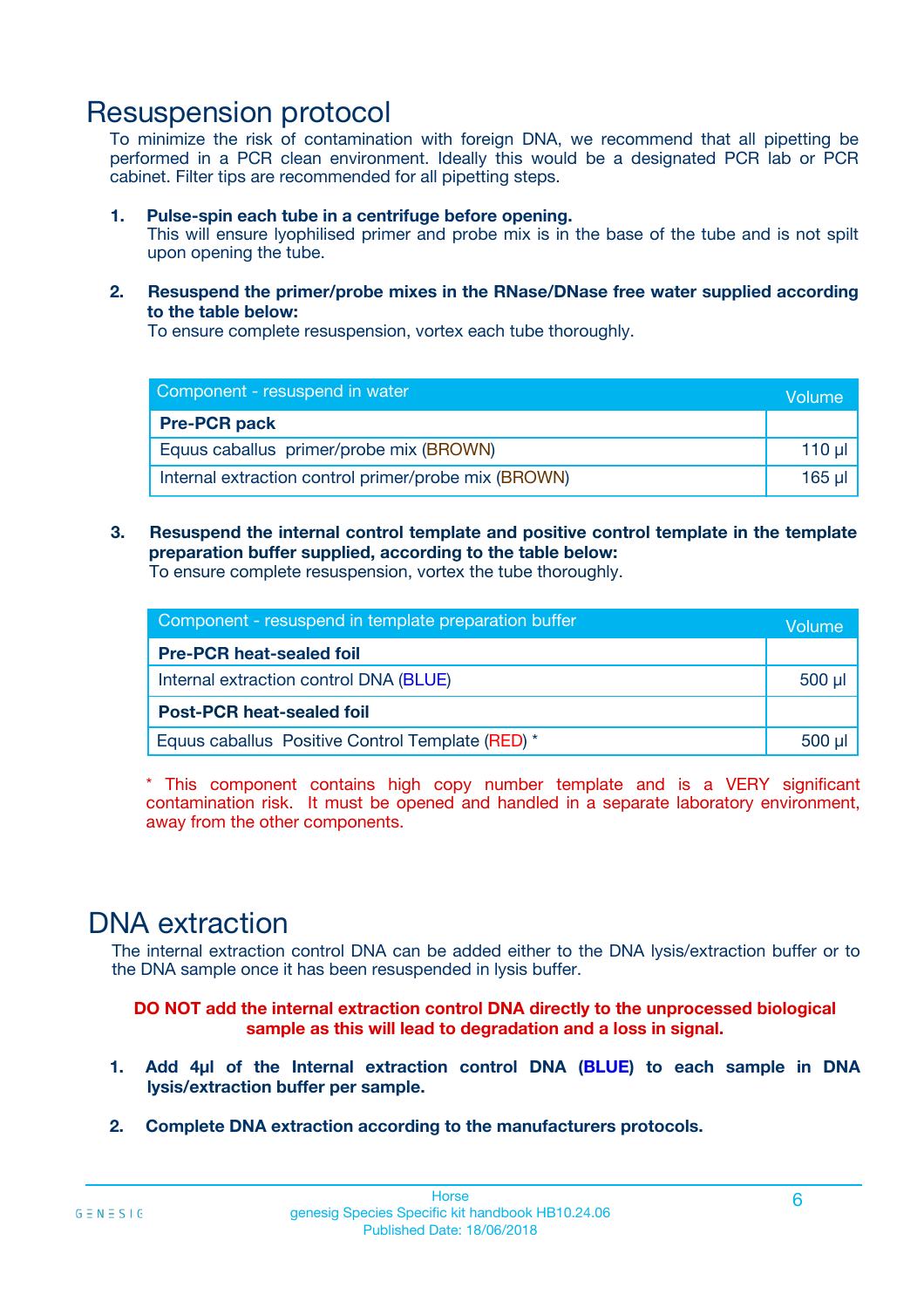# qPCR detection protocol

**1. For each DNA sample prepare a reaction mix according to the table below:** Include sufficient reactions for positive and negative controls.

| Component                                            | Volume         |
|------------------------------------------------------|----------------|
| oasig or PrecisionPLUS 2X qPCR Master Mix            | $10 \mu$       |
| Equus caballus primer/probe mix (BROWN)              | 1 µl           |
| Internal extraction control primer/probe mix (BROWN) | 1 µl           |
| <b>RNase/DNase free water (WHITE)</b>                | 3 <sub>µ</sub> |
| <b>Final Volume</b>                                  | 15 ul          |

- **2. Pipette 15µl of each mix into individual wells according to your qPCR experimental plate set up.**
- **3. Pipette 5µl of DNA template into each well, according to your experimental plate set up.** To obtain a strong signal, the ideal concentration of DNA is 1-3ng/µl. The concentration should not exceed 5ng/µl. Substitute sample DNA for RNase/DNase free water as a negative control. Substitute sample DNA for positive control template as a positive control.

# qPCR amplification protocol

Amplification conditions using oasig or PrecisionPLUS 2X qPCR Master Mix.

|             | <b>Step</b>       | <b>Time</b>     | Temp           |
|-------------|-------------------|-----------------|----------------|
|             | Enzyme activation | 2 min           | 95 °C          |
| Cycling x50 | Denaturation      | 10 <sub>s</sub> | $95^{\circ}$ C |
|             | DATA COLLECTION * | 60 s            | 60 °C          |

\* Fluorogenic data should be collected during this step through the FAM and VIC channels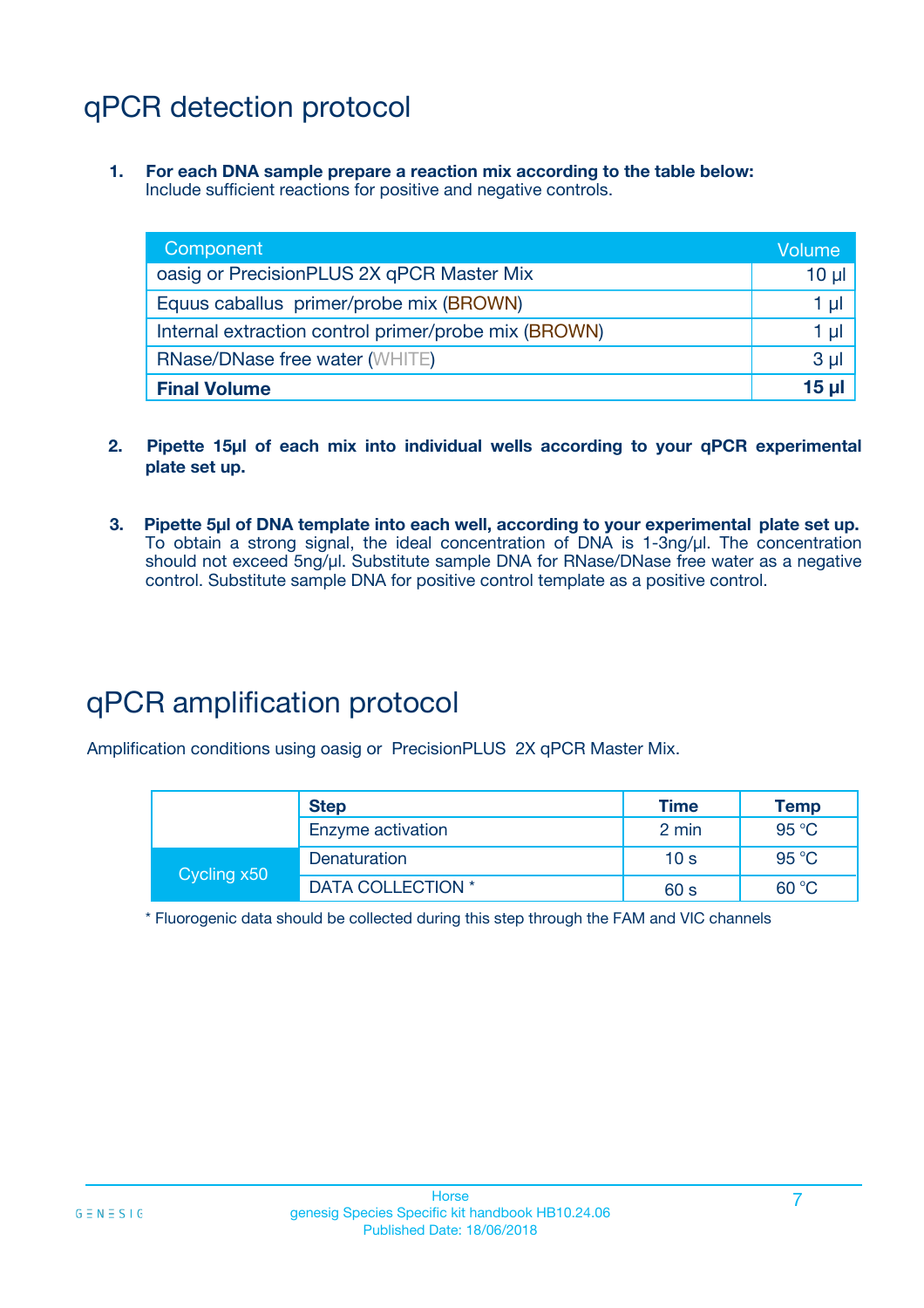# Interpretation of results

For interpretation when speciation kit used independently of the universal meat or fish kit

| <b>Target</b><br>(FAM) | <b>Internal</b><br>control<br>(VIC) | <b>Positive</b><br>control | <b>Negative</b><br>control | Interpretation                                        |
|------------------------|-------------------------------------|----------------------------|----------------------------|-------------------------------------------------------|
| $\leq 35$              | $+ 1 -$                             | ÷                          |                            | <b>POSITIVE RESULT</b>                                |
| $> 35$ or -            | ÷                                   | ÷                          |                            | <b>NEGATIVE RESULT</b>                                |
|                        |                                     |                            |                            |                                                       |
| $+ 1 -$                | $+ 1 -$                             | ÷                          | $\leq 35$                  | <b>EXPERIMENT FAILED</b><br>due to test contamination |
| $+ 1 -$                | $+ 1 -$                             | ٠                          | > 35                       | $\star$                                               |
| $> 35$ or -            |                                     | ÷                          |                            | <b>SAMPLE PREPARATION FAILED</b>                      |
|                        |                                     |                            |                            | <b>EXPERIMENT FAILED</b>                              |

Positive control template (**RED**) is expected to amplify between Cq 16 and 23. Failure to satisfy this quality control criterion is a strong indication that the experiment has been compromised.

\*Where the test sample is positive and the negative control is positive with a  $Ca > 35$ , the sample must be reinterpreted based on the relative signal strength of the two results:



If the sample amplifies  $> 5$  Cq earlier than the negative control then the sample should be reinterpreted (via the table above) with the negative control verified as negative.

Sample  $/$  / Negative control  $\Delta$ Ca < 5 **INCONCLUSIVE** 

If the sample amplifies  $< 5$  Cq earlier than the negative control then the positive sample result is invalidated and the result should be determined inconclusive due to test contamination. The test for this sample should be repeated.

### **Internal PCR control**

The Cq value obtained with the internal control will vary significantly depending on the extraction efficiency, the quantity of DNA added to the PCR reaction and the individual machine settings. Cq values of  $28\pm3$  are within the normal range. When amplifying a Horse sample with a high genome copy number, the internal extraction control may not produce an amplification plot. This does not invalidate the test and should be interpreted as a positive experimental result.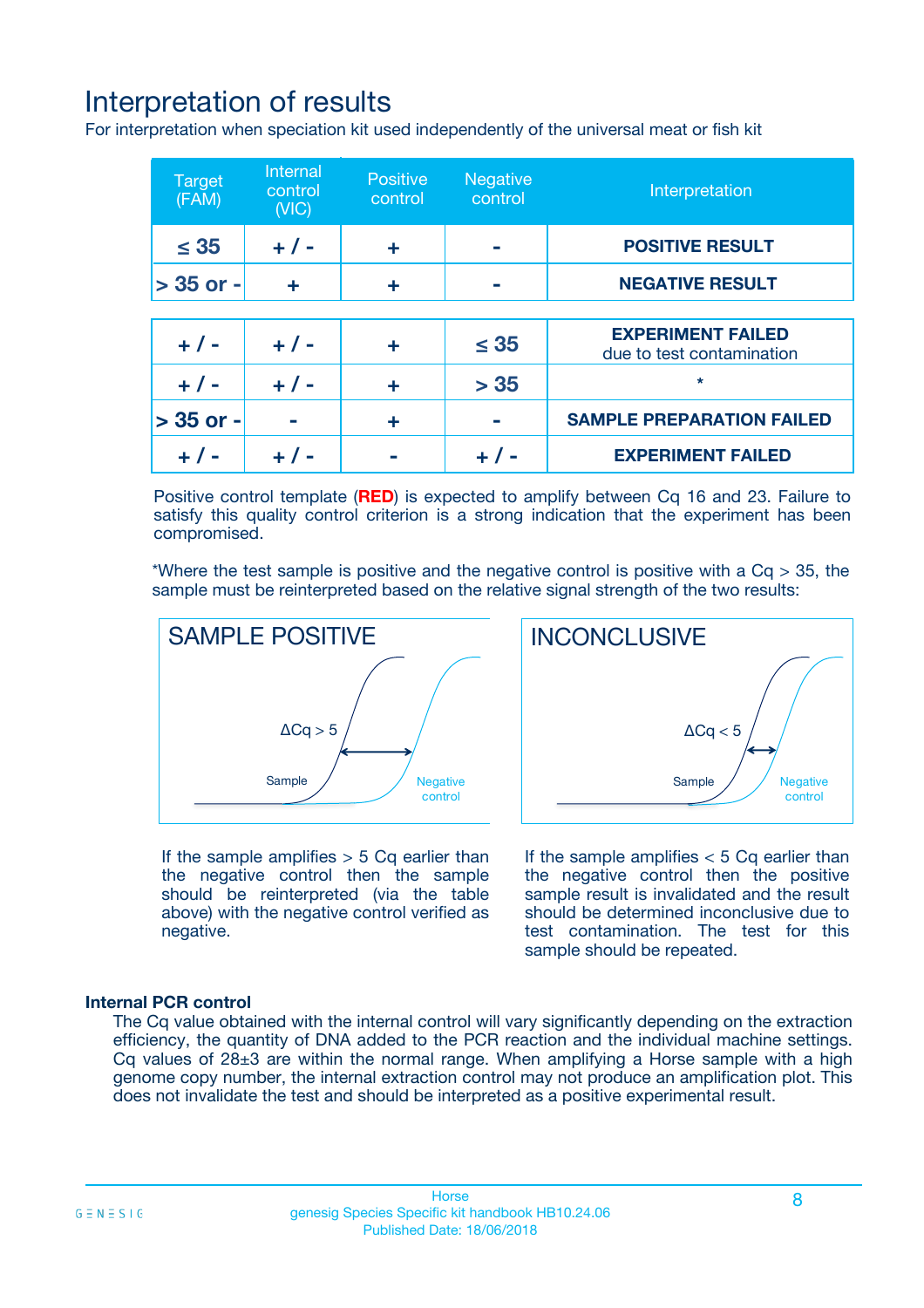# Interpretation of results

For interpretation when speciation kit used in conjunction with the universal meat or fish kit

| <b>Target</b><br>(FAM) | Internal<br>control<br>(NIC) | <b>Universal</b><br>signal<br>(FAM) | Positive<br>control<br>(Target &<br><b>Universal</b><br>signal) | <b>Negative</b><br>control<br>(Target<br>only) | Interpretation                                                              |
|------------------------|------------------------------|-------------------------------------|-----------------------------------------------------------------|------------------------------------------------|-----------------------------------------------------------------------------|
| ÷                      | $+$ / -                      | ÷                                   | ÷                                                               |                                                | <b>POSITIVE RESULT</b><br>calculate species %<br>and check test sensitivity |
|                        | ٠                            | ÷                                   | ÷                                                               |                                                | <b>NEGATIVE RESULT</b>                                                      |
|                        |                              |                                     |                                                                 |                                                |                                                                             |
|                        |                              | ÷                                   | ÷                                                               |                                                | <b>SAMPLE FAILED</b><br>repeat test                                         |
| ÷                      | $+ 1 -$                      |                                     | ÷                                                               |                                                | <b>SAMPLE FAILED</b><br>repeat test                                         |
| $+/-$                  | $+$ / -                      | $+/-$                               | ÷                                                               | $\leq 35$                                      | <b>EXPERIMENT FAILED</b><br>due to test contamination                       |
| $+ 1 -$                | $+$ / -                      | $+ 1 -$                             | ÷                                                               | > 35                                           | $\star$                                                                     |
|                        | ÷                            |                                     | ÷                                                               |                                                | <b>NO ANIMAL DNA DETECTED</b>                                               |
|                        |                              |                                     | ÷                                                               |                                                | <b>SAMPLE PREPARATION FAILED</b>                                            |
| $+  / -$               | $+ 1 -$                      |                                     |                                                                 |                                                | <b>EXPERIMENT FAILED</b>                                                    |

Positive control template (**RED**) is expected to amplify between Cq 16 and 23. Failure to satisfy this quality control criterion is a strong indication that the experiment has been compromised

\*Where the test sample is positive and the negative control is positive with a  $Cq > 35$ , the sample must be reinterpreted based on the relative signal strength of the two results:



If the sample amplifies  $> 5$  Cq earlier than the negative control then the sample should be reinterpreted (via the table above) with the negative control verified as negative.



If the sample amplifies  $< 5$  Cq earlier than the negative control then the positive sample result is invalidated and the result should be determined inconclusive due to test contamination. The test for this sample should be repeated.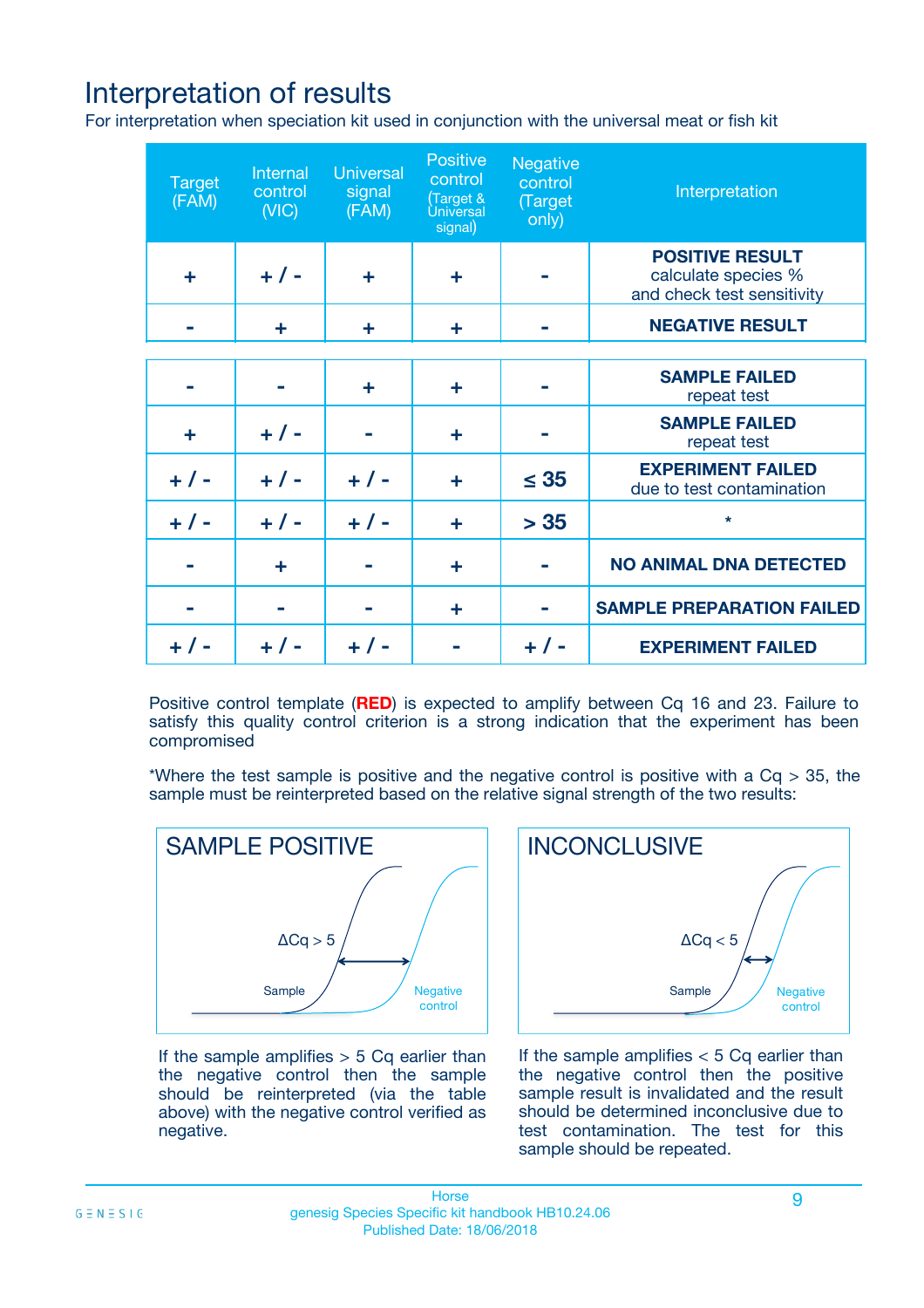### **Calculating species %**

(n.b. a Microsoft Excel applet for automatic % calculation is available free of charge. Contact support@primerdesign.co.uk to request)

Species % = (2^-[(Cq Equus caballus [SAMPLE] – Cq Equus caballus [+ve control]) - (Cq Universal meat [SAMPLE] – Cq Universal meat [+ve control] )]) x 100

Worked example: test gives following Cq values:

Equus caballus test on sample: 24.1 Equus caballus test on positive control DNA: 23.5 Universal meat test on sample: 22.2 Universal meat test on positive control DNA: 22.4

Equus caballus  $% =$ 

 $(2^{\wedge}-(24.1-23.5)-(22.2-22.4))) \times 100 =$ 

 $(2^{\wedge}$  -((0.6) - (-0.2)))  $\times$  100 =

(2^ -0.8) x 100 = **57.4%**

n.b. In rare circumstances, some samples may produce a speciation % greater then 100. This is usually due to the presence of PCR inhibition affecting the multiplex reaction and should be reported as 100%. If the reported speciation is greater than 400% then the level of PCR inhibition is likely too great for accurate speciation reporting. Samples such as these should be re-extracted with extra washes to remove PCR inhibitors.